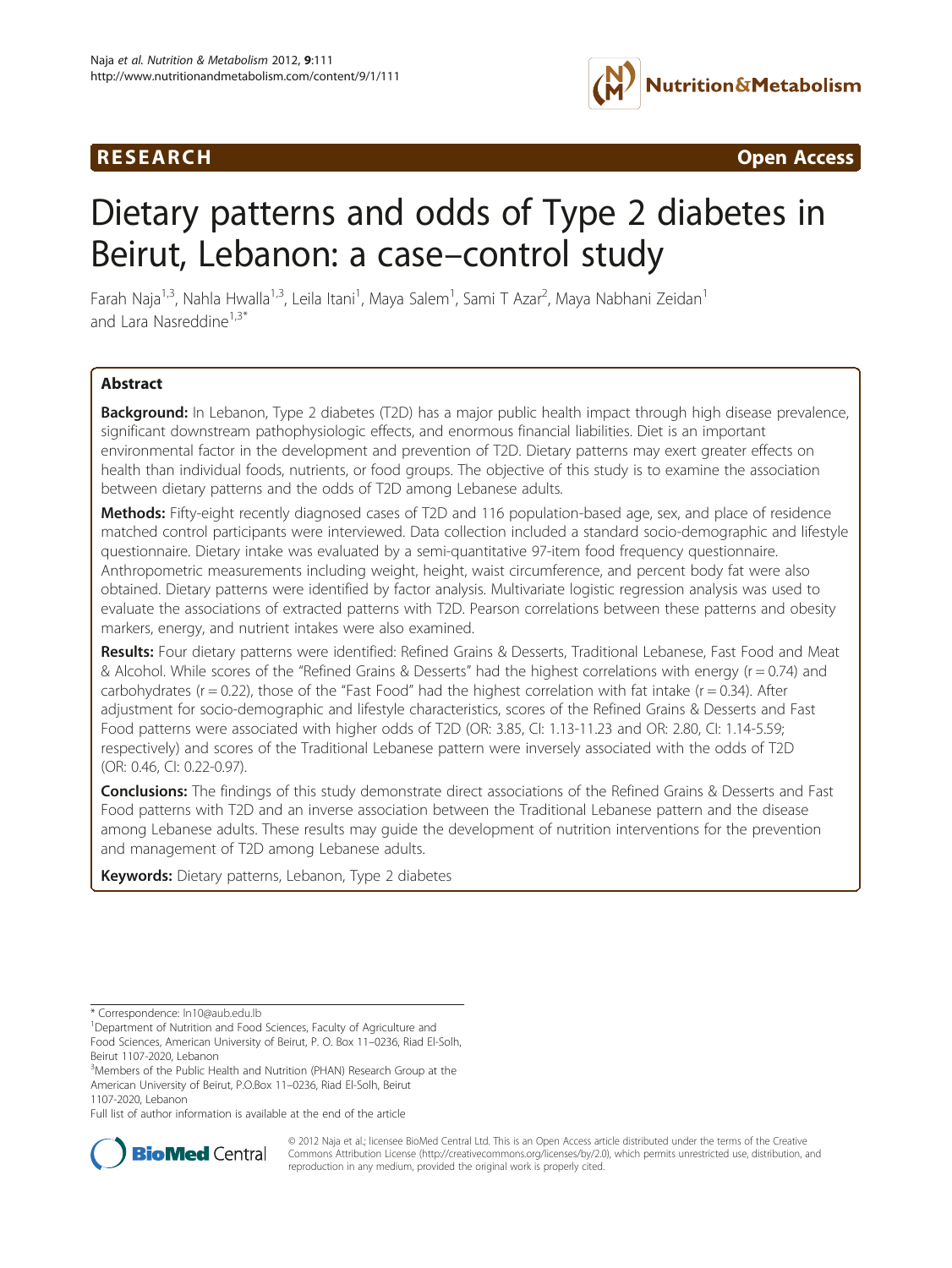# Introduction

Type 2 Diabetes (T2D) has reached epidemic proportions in both developed and developing countries and is now recognized as a major global health problem [[1-4](#page-8-0)]. Lebanon, similar to other counties of the Middle East North Africa Region (MENA) region, is witnessing a polarization in disease patterns with under nutrition and its related diseases coexisting with chronic diseases such as T2D and cardiovascular diseases typically associated with developed countries [\[5](#page-8-0)]. Even though the prevalence of T2D among adults in Lebanon (15.8%) [\[6](#page-8-0)] appears to be lower than that reported from most other countries in the MENA region including Bahrain (25.5%), United Arab Emirates (23.3%) and Saudi Arabia (23.7%) [[5\]](#page-8-0), available data in the country suggested that prevalence rates of the disease are following an alarming trend over time, increasing from 11.6% in 1999 to 15.8% in 2004 [\[6,7](#page-8-0)]. According to the International Diabetes Federation, the projected prevalence of T2D among adults in Lebanon for year 2020 is 20.4% [\[8](#page-8-0)]. This is corroborated by a recent report suggesting that, worldwide, the greatest relative increase in the number of people with diabetes is expected to occur in countries of the Middle Eastern crescent [\[9](#page-8-0)]. This escalating trend in disease prevalence coupled to significant downstream pathophysiologic effects and enormous financial liabilities poses a major public health problem that necessitates the search for mitigating factors and strategies to address them.

Dietary intake is an important modifiable environmental risk factor in the development and prevention of T2D [[10](#page-8-0)]. Although there is convincing evidence that excess consumption of calories and high glycemic index foods that are also low in phytochemical content are associated with an increased risk of T2D [\[11-14](#page-8-0)], the evidence regarding the association of other dietary related risk factors with T2D is far less complete [\[15](#page-8-0)]. More recently, several nutritional epidemiologic studies have examined the association between dietary patterns rather than single nutrients in relation to the risk of T2D. Dietary patterns may exert greater effects on health than individual foods, nutrients, or food groups [[16\]](#page-8-0). This approach has been used to study obesity, diabetes, cancer, cardiovascular diseases, and all-cause mortality [\[17](#page-8-0)-[24\]](#page-8-0). Most of the studies investigating the association of various dietary patterns with the risk of T2D –whether patterns were derived a posteriori (using cluster or factor analyses) or according to hypothesisdriven methods (such as index analysis) - showed that the adoption of a Western and Western-like dietary patterns, characterized by high intakes of processed foods, red meat, and refined grains, were related to a higher risk of glucose intolerance and T2D [[17,21-27](#page-8-0)]. A recent study in Lebanon also showed that adherence to a Western dietary pattern was associated with higher odds of hyperglycemia and metabolic syndrome [[28\]](#page-8-0).

Furthermore, a Mediterranean dietary pattern, characterized by high consumption of fruits, vegetables, fish, and olive oil, has also been suggested to be protective against the risk of metabolic abnormalities and T2D [[29-](#page-8-0)[32\]](#page-9-0). In the East Mediterranean region, studies evaluating the association between the different dietary patterns and the risk of T2D are scarce [\[33,34\]](#page-9-0).

The aim of this study was to examine the association of various dietary patterns with the odds of T2D among Lebanese adults. Findings from this study could inform prevention strategies among Lebanese adults with high risk of T2D.

# Materials and methods

This study was approved by the Institutional Review Board at the American University of Beirut. All participants signed a consent form prior to participation and had the right to withdraw from the study at any time.

# Study design

This is a case control study that investigated the association between dietary patterns and the odds of T2D among Lebanese adults. Eligible cases were patients older than 18 years of age, who were newly diagnosed with T2D (within 6 months of recruitment) and were attending the Private Clinics or the Dietary Department at the American University of Beirut Medical Center between April 2009 and December 2010. Controls were randomly selected from the general population and were matched to cases by age  $(\pm 5 \text{ years})$ , sex, and area residence. Whenever a case was identified and recruited in the study, a control participant who is within  $\pm$  5 year-age interval of the case was recruited. For example, if a case was 45 years old, the matching control participant ought to be between 40 and 50 years of age. Matching for place of residence was performed, given that, in the Lebanese context, residents of the same of area tend to have comparable socioeconomic status [[35\]](#page-9-0). After a case of T2D was identified in the clinical setting, a matching control was randomly chosen from the same or from the two adjacent residential buildings in which the case resided. In most buildings of Beirut, the names of residents are listed on an interphone list in the building entrance. The field worker will contact a random resident from this list and ask for the availability of a healthy adult who matches the case on age and sex. Should there be more than one adult in the household satisfying the inclusion criteria then only one is chosen. Controls had to be free of diagnosed diabetes. Two controls were selected to match each case. Recruitment of a matching control participant took place within two weeks of the case enrolment in the study. The sample size for this study  $(n = 180)$  was calculated using an alpha of 0.05,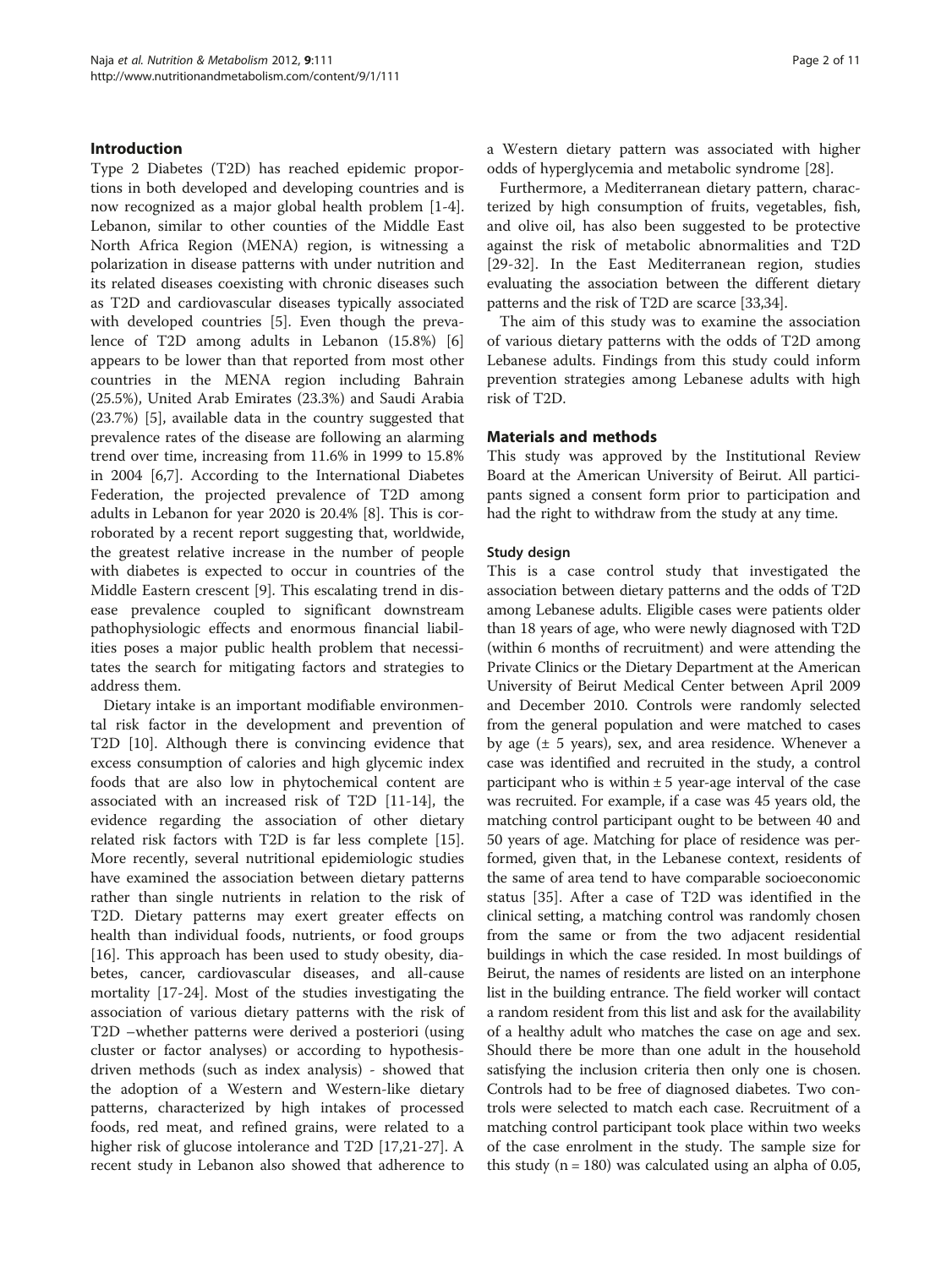a power of 80%, and a standard effect (ω parameter described by Cohen 1988 [\[36\]](#page-9-0)) of 0.5, detecting a minimum significant outcome measure (OR) of 2.44.

# Data collection

In a one to one interview, study participants completed a brief socio-demographic and lifestyle questionnaire and a semi quantitative Food Frequency Questionnaire (FFQ). In addition anthropometric measurements, including weight, height, waist circumference and percent body fat, were obtained. All the interviews were conducted by trained dieticians.

The sociodemographic and lifestyle questionnaire retrieved information regarding the following characteristics: age (continuous in years), sex, income per month  $(\leq 1.5$  million L.L., >1.5 million L.L.; 1500 L.L is equivalent to almost \$1 U.S.), marital status (single including single, divorced, and widowed, and married including currently married or living with a partner), education (less than high school education and greater than high school education), smoking (smokers including current smokers, non smokers including non-smokers and past smokers), physical activity (Low physical activity including light activities such as housework and casual walking and moderate to high physical activity including all other types of exercise such as biking, dancing, running, and aerobics), family history of T2D (a positive family history of T2D was indicated if the mother, father or both were diagnosed with the disease), frequency of breakfast consumption per week (continuous), and number of meals per day (continuous).

# Anthropometric measurements

Anthropometric measurements were obtained using standardized techniques and calibrated equipments. Participants were weighed to the nearest 0.1 kg in light indoor clothing and with bare feet or stockings. Using a stadiometer, height was measured without shoes and recorded to the nearest 0.5 cm. Body mass index (BMI) was calculated as the ratio of weight (kilograms) to square of height (meters squared). Waist circumference was measured using a plastic measuring tape, to the nearest 0.5 cm, at the midpoint between the bottom of the rib cage and above the top of the iliac crest during minimal respiration. Body fat was measured by the leg to leg bioelectric impedance (BIA) system (Tanita Body Fat Analyzer, TBF 105, Tanita Corporation of America, Inc., Arlington Heights, IL). Prior to BIA testing, participants were required to adhere to standard BIA testing guidelines, and bioelectrical impedance was measured in participants standing erect with bare feet on the analyzer's footpads. Fat Free Mass and percent body fat from BIA were calculated using the prediction equation supplied by the manufacturer. The validity of this method of body fat assessment was tested against underwater weighing and was shown to accurately assess body fat in men and women [[37,38\]](#page-9-0).

# Dietary intake assessment

Dietary intake of participants was assessed by a 97-item semi quantitative FFQ adapted from an instrument used in the total diet study of adult urban population in Beirut, Lebanon [[39](#page-9-0)]. Further details about the development of the original questionnaire were described elsewhere [[39](#page-9-0)]. The FFQ referred to food intake one year prior to diagnosis of T2D for cases and during the previous 12 months for controls. The questionnaire assessed the intake of commonly consumed food items grouped into 23 categories namely bread and cereals, grains and pasta, milk and dairy, fruits, juices, vegetables, potatoes, legumes, meat, poultry, fish, organ meat, eggs, fats and oils, caffeinated beverages, sweets and desserts, ice-cream, puddings, sugar derivatives, beverages, mixed dishes, fast food, and alcohol. Food items under each category were chosen to provide comprehensive representation of the Lebanese diet. Where possible, foods were separated into low fat and whole fat groups. The reference portions of the 2 dimensional food portion visual (Millen and Morgan, Nutrition Consulting Enterprises, Framingham, Massachusetts, United States) were used. Participants were asked to recall how often, on average, they consumed the specified portion size of every food item per day, per week, per month or never. Portion sizes, consumed from each food item, were then converted to daily portion intake. Daily energy and nutrient intakes were computed by multiplying the daily frequency of intake by the nutrient content of the specified portion size; using the food composition tables provided by N4 software (provided by N-squared Computing Nutritionist IV. Silverton (Oregon): N-squared Computing 1993) and using the food composition table of Middle Eastern foods for local and traditional dishes [\[40](#page-9-0)].

# Dietary patterns derivation

For the purpose of determination of dietary patterns, food items were grouped into twenty five food groups based on nutrient profile and culinary usage (Additional file [1](#page-8-0): Appendix A). We have opted to include alcohol intake as a food group in the factor analysis rather than as a covariate in the association between patterns and T2D to allow for comparability with our previous studies assessing dietary patterns and diseases in Lebanon, where alcohol intake was also part of the factor analysis in dietary patterns derivation [\[28,](#page-8-0)[41\]](#page-9-0). The total consumption for each food group was determined by summing the daily intake of servings from each item in this group. Food groups' intakes were not adjusted for energy. Prior to running the factor analysis procedure, the correlation matrix between the twenty five food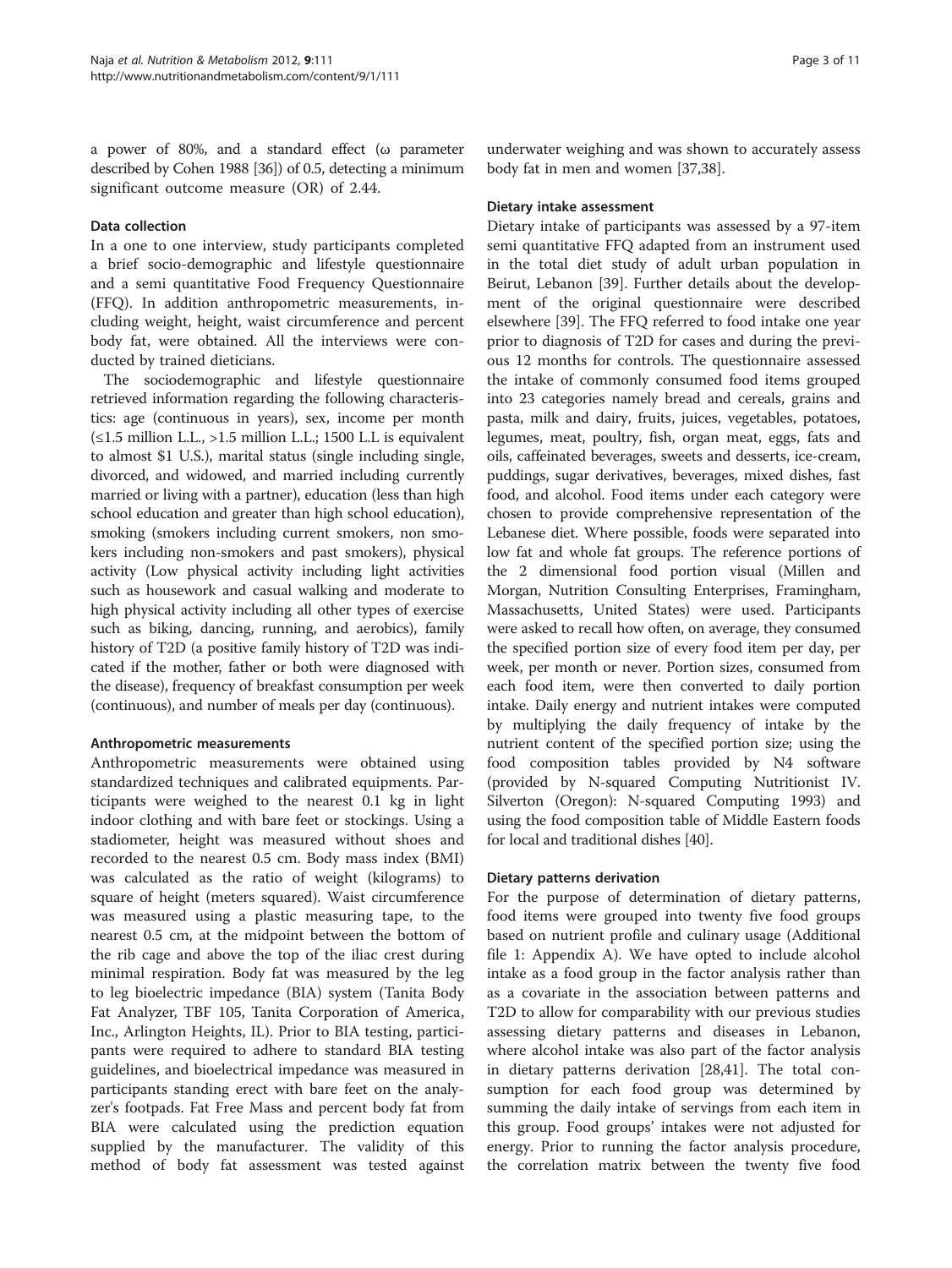groups was visually and statistically examined to justify undertaking factor analysis. The chi square for Bartlett test of sphericity was significant at a p-value less than 0.05 and Kaiser-Meyer-Olkin test was greater than 0.6 [[42](#page-9-0)]. The exploratory principal component factor analysis (PCFA) was implemented to identify dietary patterns using intake of the twenty five food groups. The number of factors retained was based on three criteria 1) the Kaiser criterion (eigenvalues >1), 2) inflection point of the scree plot, and 3) the interpretability of factors [\[43,44](#page-9-0)]. The derived dietary patterns were labeled based on food groups having a rotated factor loading greater than 0.4. Factor scores were calculated by multiple regression approach whereby independent variables in the regression equation are the standardized observed values of the items in the estimated patterns. These predictor variables are weighted by regression coefficients, which are obtained by multiplying the inverse of the observed variable correlation matrix by the matrix of factor loadings. The factor scores are the dependent variables in the regression equation [\[45\]](#page-9-0). Each individual received a factor score for each dietary pattern. Further details about the derivation of dietary patterns are described elsewhere [[28](#page-8-0)].

#### Descriptive and other statistical analyses

Frequencies, means and standard deviations (SD) were used to describe various sociodemographic, lifestyle, and anthropometric characteristics of cases and controls. Independent student t-test and Chi-square test were used to compare continuous and categorical variables respectively. Pearson's correlation coefficients were used to examine the association between the derived dietary patterns and obesity markers (including BMI, waist circumference and percent body fat), energy, and energy adjusted nutrient intakes. Energy adjustment was carried out using the regression residual method [[46](#page-9-0)]. The association between dietary patterns scores and odds of T2D was assessed using multivariate logistic regression models where the score of each dietary pattern was entered simultaneously as an independent variable in addition to other covariates. Covariates used in the logistic regression modeling included: energy, obesity markers (including BMI, waist circumference, percent body fat), age, sex, income, education, marital status, smoking, family history of T2D, physical activity, number of meals per day, and frequency of breakfast consumption. All analyses were two tailed and a  $p$ -value <0.05 was considered statistically significant. The Statistical Package for the Social Sciences was used for all computations (SPSS) (version 19.0, SPSS Inc., Chicago, Illinois, USA).

# Results

During the study period, 65 newly diagnosed cases of T2D were identified, and 58 agreed to participate in the study (response rate: 89%). Out of 139 control participants approached, 116 were enrolled in the study (response rate: 82%). The main reasons for declining participation were "lack of time" and "no interest".

Table [1](#page-4-0) presents the means and proportions of sociodemographic, lifestyle, and anthropometric characteristics of the study population. Mean age of the total study population was  $56.18 \pm 10.93$  years (range: 40–79 years). Cases and controls were comparable across age, sex, income, marital status, education, and smoking. There were significant differences between cases and controls with regard to family history of T2D, physical activity, BMI, waist circumference, and percent body fat. Compared to controls, a higher proportion of cases reported a family history of T2D (58.6% vs. 13.8%). Cases who reported engaging in moderate to high physical activity levels were fewer than the controls (19.0% vs. 51.7%). Compared to controls, cases had a significantly higher mean BMI (30.79 ± 5.51 vs. 26.81 ± 4.48 Kg/m2), higher percent body fat  $(33.43 \pm 8.76 \text{ vs. } 28.88 \pm 7.12)$ , and a larger waist circumference (106.53 ± 12.01 vs. 95.92 ± 12.00 cm).

Factor analysis revealed four dietary patterns: Refined Grains & Desserts, Traditional Lebanese, Fast Food and Meat & Alcohol which explained 13.68%, 10.8%, 9.13%, and 8.67% of the dietary intake variance respectively (Table [2](#page-5-0)). The factor loading matrix derived from PCFA is shown in Table [2.](#page-5-0) The Refined Grains & Desserts pattern featured high consumption of pasta, desserts, fried fish, pizzas and pies, in addition to breakfast cereals and white bread. The second pattern, Traditional Lebanese, was mostly associated with consumption of olives and olive oil, fruits and vegetables, low fat milk and milk products, traditional Lebanese dishes, whole wheat bread, Arabic sweets, and "Shawarma" & "Falafel". The Fast Food pattern was characterized by high intakes of French fries, added fat, fast food sandwiches, mixed nuts, and full fat milk and milk products. The fourth pattern Meat & Alcohol loaded mostly on eggs, alcohol, red meat, juices and carbonated beverages, chicken, and fish (not fried). Eggs is often cited with meats as one food group (in most of the food guide pyramids, MyPlate, MyCedar, etc.), hence this pattern's name "Meat & Alcohol" encompasses eggs as well.

Table [3](#page-6-0) shows the associations between the factor scores of the four dietary patterns with obesity markers, energy, and energy adjusted nutrient intakes as assessed by Pearson correlation coefficients. Nutrients which have been previously reported to be associated with T2D were included in this analysis. While the Refined Grains & Desserts, the Fast Food, and the Meat & Alcohol patterns were directly associated with BMI and waist circumference, inverse associations were noted between the Traditional Lebanese pattern and these obesity markers. Percent body fat was only directly associated with the Fast Food pattern  $(r = 0.249)$ . The scores of the Refined Grains & Desserts,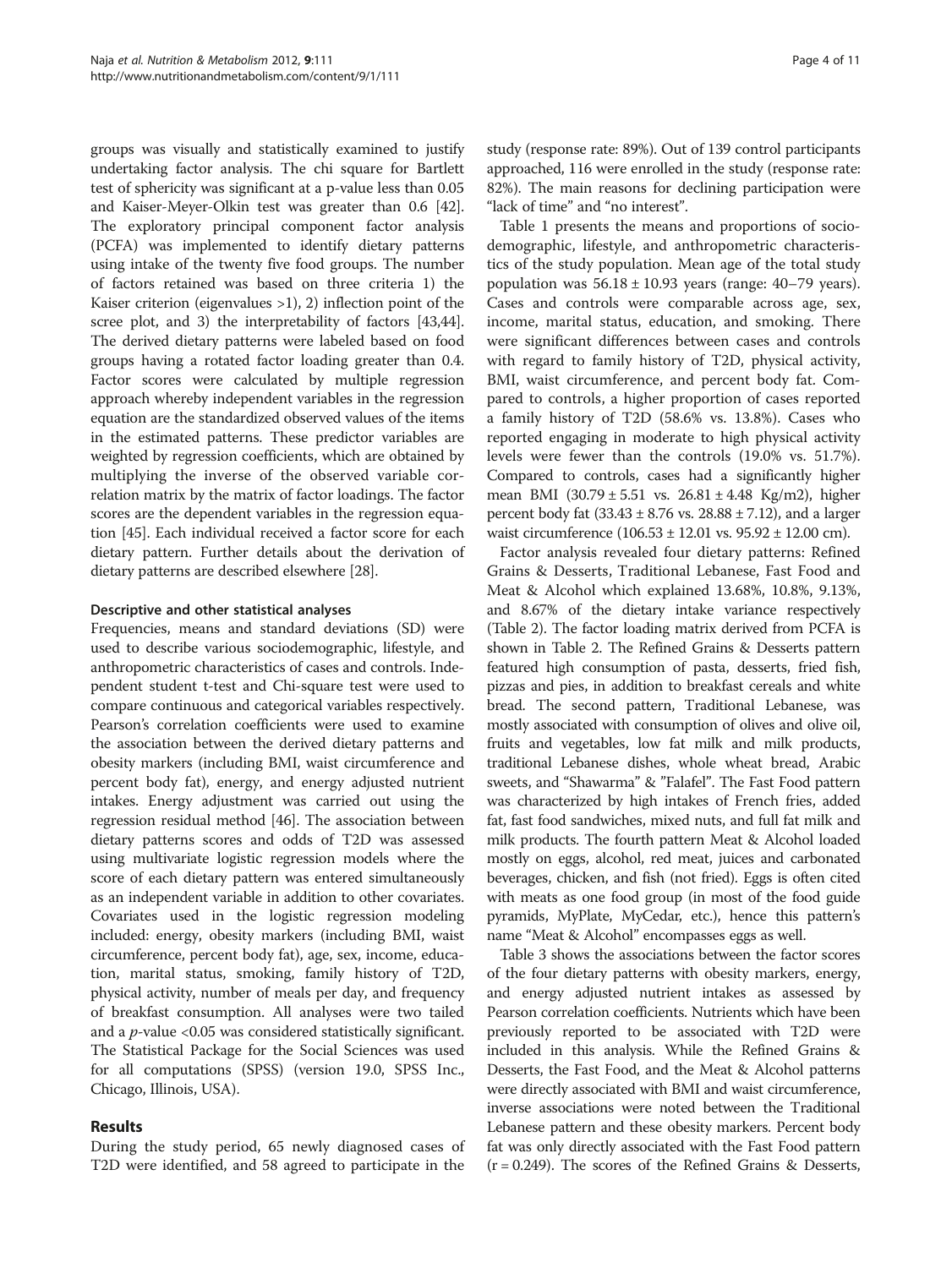|                                          | Total $(n = 174)$ | Cases $(n = 58)$   | Controls $(n = 116)$ | Significance <sup>b</sup>       |
|------------------------------------------|-------------------|--------------------|----------------------|---------------------------------|
| Age (years) (Mean $\pm$ SD)              | $56.18 \pm 10.93$ | $56.55 \pm 11.20$  | $55.99 \pm 10.84$    | $P$ -value $> 0.05$             |
| Sex                                      |                   |                    |                      | $X^2$ =0.00, P-value > 0.05     |
| Males                                    | 105(60.3)         | 35(60.3)           | 70(60.3)             |                                 |
| Females                                  | 69(39.7)          | 23(39.7)           | 46(39.7)             |                                 |
| Income per month <sup>c</sup>            |                   |                    |                      | $X^2 = 1.521$ , P-value > 0.05  |
| $\leq$ 1.5 million LL                    | 44(25.3)          | 18(31.0)           | 26(22.4)             |                                 |
| $> 1.5$ million LL                       | 130(74.7)         | 40(69.0)           | 90(77.6)             |                                 |
| Marital status                           |                   |                    |                      | $X^2 = 1.04$ , P-value > 0.05   |
| Single                                   | 28(16.1)          | 7(12.1)            | 21(18.1)             |                                 |
| Married                                  | 146(83.9)         | 51(87.9)           | 95(81.9)             |                                 |
| Education                                |                   |                    |                      | $X^2$ = 3.85, P-value > 0.05    |
| < High school                            | 31(17.8)          | 15(25.9)           | 16(13.8)             |                                 |
| $\geq$ High school                       | 143(82.2)         | 43(74.1)           | 100(86.2)            |                                 |
| Family history of diabetes               |                   |                    |                      | $X^2 = 37.94$ , P-value < 0.001 |
| None                                     | 124 (71.3%)       | 24 (41.4%)         | 100 (86.2%)          |                                 |
| Yes (mother, father or both)             | 50 (28.7%)        | 34 (58.6%)         | 16 (13.8%)           |                                 |
| Smoking                                  |                   |                    |                      | $X^2 = 0.12$ , P-value > 0.05   |
| Non smoker                               | 120(69.0)         | 41(70.7)           | 79(68.1)             |                                 |
| Smoker <sup>d</sup>                      | 54(31.0)          | 17(29.3)           | 37(31.9)             |                                 |
| Physical activity level                  |                   |                    |                      | $X^2 = 17.18$ , P-value < 0.01  |
| Low physical activity                    | 103(59.2)         | 47 (81.0)          | 56(48.3)             |                                 |
| Moderate to high physical activity       | 71(40.8)          | 11(19.0)           | 60(51.7)             |                                 |
| Breakfast per week (Mean ± SD)           | $5.83 \pm 2.12$   | $5.72 \pm 1.94$    | $5.90 \pm 2.22$      | $P$ -value $> 0.05$             |
| Meals per day (Mean $\pm$ SD)            |                   |                    |                      | $X^2$ = 0.27, P-value > 0.05    |
| 1-2 meals per day                        | 38(21.8)          | 14(24.1)           | 24(20.7)             |                                 |
| $\geq$ 3 meals per day                   | 136(78.2)         | 44(75.9)           | 92(79.3)             |                                 |
| Percent Body fat $(\%)$ (Mean $\pm$ SD)  | $30.40 \pm 7.98$  | $33.43 \pm 8.76$   | $28.88 \pm 7.12$     | $P$ -value < 0.001              |
| BMI (Kg/m <sup>2</sup> ) (Mean $\pm$ SD) | $28.14 \pm 5.19$  | $30.79 \pm 5.51$   | $26.81 \pm 4.48$     | $P$ -value < 0.001              |
| obese $(BMI > =30)$ <sup>e</sup>         | 61(35.1)          | 32(55.2)           | 29(25.0)             | $X^2 = 15.46$ , P-value < 0.001 |
| Waist circumference (cm) (Mean $\pm$ SD) | $99.45 \pm 12.98$ | $106.53 \pm 12.01$ | $95.92 \pm 12.00$    | $P$ -value < 0.001              |
| Elevated waist circumference f           | 145(83.3)         | 57(98.3)           | 88(75.9)             | $X^2$ = 13.99, P-value < 0.001  |

#### <span id="page-4-0"></span>Table 1 Socio-demographic and anthropometric characteristics of the study population<sup>a</sup>

<sup>a</sup>Categorical variables are expressed as n (%); continuous variables are expressed as Mean ± SD.

**bSignificance is derived from independent t-test for continuous variables and Chi square test for categorical variables.** 

<sup>c</sup>Income is expressed in terms of Lebanese Liras L.L (1500 L.L is almost equivalent to \$1 U.S.).

<sup>d</sup>Smokers were defined as current smokers while non-smokers included non-smokers and past smokers.

<sup>e</sup>Obesity is defined as BMI  $\geq$  30Kg/m<sup>2</sup>

. <sup>f</sup> Elevated waist circumference is defined by a circumference <sup>≥</sup> 94 cm for males and <sup>≥</sup> 80 cm for females according to the International Diabetes Foundation (IDF).

the Traditional Lebanese, the Meat & Alcohol patterns were directly correlated with energy, with those of the Refined Grains & Desserts pattern having the highest correlation  $(r = 0.741)$ . In addition, the scores of the Refined Grains & Desserts pattern were directly correlated with total carbohydrates  $(r = 0.221)$  and sucrose  $(r = 0.161)$ . The Traditional Lebanese pattern scores correlated directly with monounsaturated fat  $(r = 0.350)$  and dietary fiber  $(r = 0.411)$ intakes. The Fast Food pattern had the highest correlation with fat intake  $(r = 0.344)$ . Compared to other patterns, the Meat & Alcohol pattern had the highest correlation with protein intake  $(r = 0.358)$ .

Table [4](#page-6-0) showed the association between the identified dietary patterns scores with the odds of T2D. In the final multivariate logistic regression model (adjusted for energy, sociodemographic and lifestyle characteristics, BMI, waist circumference, and percent body fat), a unit increase in the scores of the Refined Grains & Desserts pattern was associated with more than 3 folds increase in the odds of T2D (OR: 3.85, CI: 1.31-11.23). Similarly,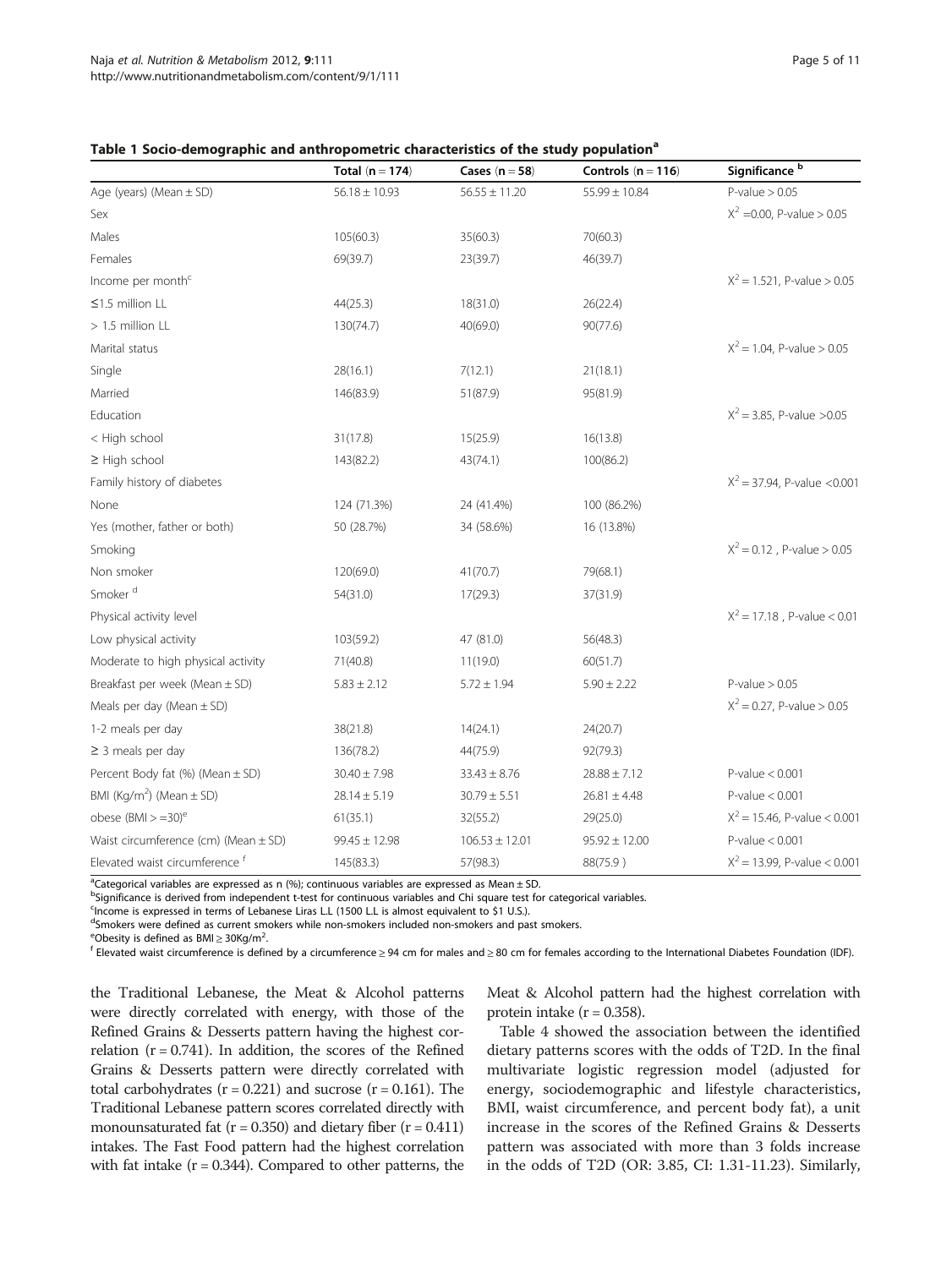| Food group                                              | <b>Population</b><br>Patterns |                                |              |                   |  |  |
|---------------------------------------------------------|-------------------------------|--------------------------------|--------------|-------------------|--|--|
|                                                         | Refined<br>grains & desserts  | <b>Traditional</b><br>Lebanese | Fast<br>food | Meat &<br>alcohol |  |  |
| Pasta                                                   | 0.75                          |                                |              |                   |  |  |
| Desserts                                                | 0.62                          |                                | 0.25         |                   |  |  |
| Fried fish                                              | 0.58                          |                                |              |                   |  |  |
| Pizza and pies                                          | 0.56                          | 0.21                           |              |                   |  |  |
| Breakfast cereals                                       | 0.55                          |                                |              |                   |  |  |
| White bread                                             | 0.53                          |                                | 0.25         |                   |  |  |
| Olives and olive oil                                    |                               | 0.67                           |              |                   |  |  |
| Fruits                                                  |                               | 0.60                           | 0.25         | 0.35              |  |  |
| Vegetables                                              |                               | 0.59                           |              | 0.25              |  |  |
| Low fat milk and<br>milk products                       |                               | 0.50                           |              |                   |  |  |
| <b>Traditional Lebanese</b><br>dishes                   |                               | 0.42                           |              |                   |  |  |
| Whole wheat bread                                       |                               | 0.37                           |              |                   |  |  |
| Arabic sweets                                           | 0.28                          | 0.37                           |              |                   |  |  |
| Shawarma and<br>Falafel                                 |                               | 0.29                           |              |                   |  |  |
| French Fries                                            |                               |                                | 0.60         | 0.22              |  |  |
| Added fat                                               |                               |                                | 0.45         |                   |  |  |
| <b>Fast food sandwiches</b>                             |                               |                                | 0.57         |                   |  |  |
| Mixed nuts                                              | 0.21                          | 0.29                           | 0.54         | 0.24              |  |  |
| Full fat milk and milk<br>products                      | 0.24                          |                                | 0.41         | 0.27              |  |  |
| Eggs                                                    |                               |                                |              | 0.61              |  |  |
| Alcohol                                                 |                               |                                |              | 0.54              |  |  |
| Red meat                                                |                               |                                |              | 0.54              |  |  |
| Sweetened juices and<br>carbonated beverages            |                               |                                | 0.22         | 0.33              |  |  |
| Chicken                                                 |                               |                                |              | 0.42              |  |  |
| Fish (not fried)                                        |                               |                                |              | 0.23              |  |  |
| <b>Percent variance</b><br>explained by each<br>pattern | 13.68                         | 10.80                          | 9.13         | 8.67              |  |  |

<span id="page-5-0"></span>Table 2 Factor loading matrix for the four identified dietary patterns in the study population<sup>a, b</sup>

<sup>a</sup>Absolute values < 0.2 were excluded from the table for simplicity.

<sup>b</sup>Absolute values ≥ 0.3 are bolded.

scores of the Fast Food pattern were associated with higher odds of T2D (OR: 2.80, CI: 1.41-5.59). The odds of T2D were lower with increasing scores of the Traditional Lebanese pattern (OR: 0.46, CI: 0.22-0.97). No significant association was noted between the scores of the Meat & Alcohol dietary pattern and the odds of T2D.

#### **Discussion**

This case control study aimed at evaluating the association between dietary patterns and the odds of T2D in a sample of 58 recently diagnosed cases with the disease and 116

matched controls residing in Beirut, the capital of Lebanon. Studying the association between dietary patterns and T2D overcomes the inconsistent findings of single nutrient analysis in evaluating diet-disease associations, takes into consideration the synergistic effects of nutrients, and produces culture specific recommendations. Furthermore, behavior change could be better achieved when discussed in terms of patterns, rather than nutrients or specific foods, because it gives food context, which in turn may facilitate the development of public health recommendations [\[16](#page-8-0)]. Our results revealed four major dietary patterns in this study population: Refined Grains & Desserts, Traditional Lebanese, Fast Food and Meat & Alcohol patterns which together explained 42.28% of the total variance in the dietary intake. The percentage of variance explained by the first four dietary patterns identified is similar in magnitude to what has been reported in others studies [\[47,48](#page-9-0)]. It should be noted, however, the variance explained by all factors is a function of the number of factors researchers choose to retain [\[49](#page-9-0)]. Both the Refined Grains & Desserts and the Fast Food patterns were associated with higher odds of T2D, while the Traditional Lebanese was inversely associated with the odds of the diseases. No association was observed between the Meat & Alcohol pattern with the odds of T2D.

Previous studies have reported on the association between dietary patterns and the risk of T2D [[21-24,](#page-8-0)[50](#page-9-0)]. Overall, their results featured two main dietary patterns, the Western and Prudent. The Western pattern, characterized by a high consumption of red meat, eggs, refined grains, desserts, French fries, and high fat dairy products, was associated with higher plasma insulin [\[47,51](#page-9-0)], Cpeptide levels [[52](#page-9-0)], and overall risk of T2D [[19,21](#page-8-0)[,47,51](#page-9-0)]. A recent cohort study showed that adherence to a Western pattern characterized by high intakes of desserts, meats, and refined grains during adolescence was associated with 29% increase in the risk of T2D in middle aged women [[53\]](#page-9-0). The Prudent pattern contained high amounts of fruits, vegetables, legumes, fish, poultry, and low fat dairy products and was not always reported as associated with reduced risk of disease [[19,21,23,25](#page-8-0)]. Hence, the association between the prudent pattern and the risk of T2D was less evident than that of the Western pattern with the risk of disease. Data describing the association between dietary patterns and T2D in the MENA region are scarce and limited to countries with particular patterns that are country and culture specific [\[33,34](#page-9-0)]. In the present study, the Refined Grains & Desserts and the Fast Food patterns were the two patterns shown to have a direct association with the odds of T2D. Both of these patterns shared important features with the Western pattern previously described in the literature and shown to directly influence the risk of T2D [\[17,21](#page-8-0)-[27\]](#page-8-0). The Refined Grains & Desserts pattern, found in this study,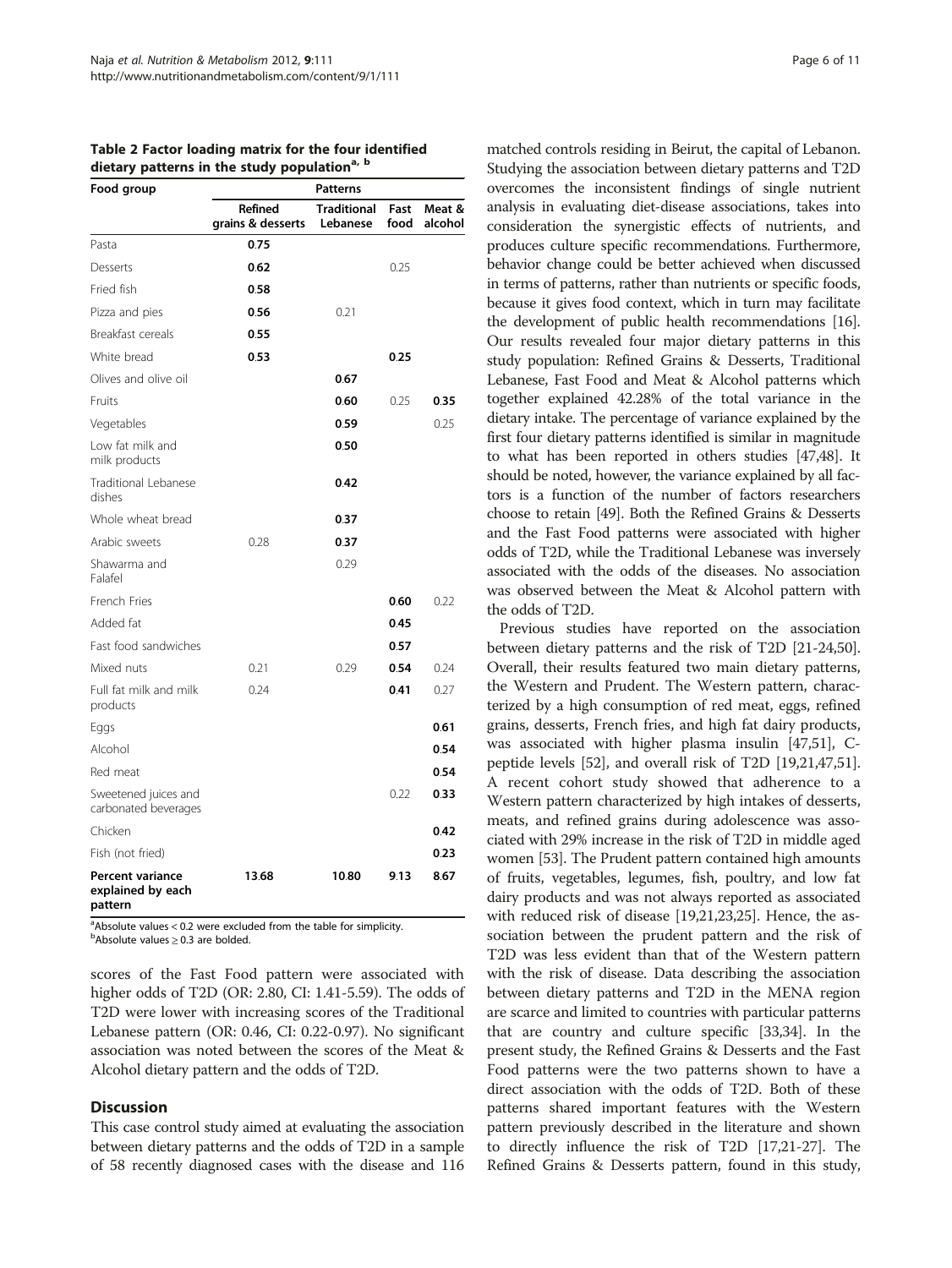|                                 | Refined grains & desserts | <b>Traditional Lebanese</b> | <b>Fast food</b> | Meat & alcohol |
|---------------------------------|---------------------------|-----------------------------|------------------|----------------|
| BMI $(Kg/m2)$                   | 0.173                     | $-0.236$ <sup>**</sup>      | $0.223$ **       | $0.159*$       |
| Waist circumference(cm)         | $0.233*$                  | $-0.262$ <sup>**</sup>      | $0.225$ **       | $0.237***$     |
| Percent body fat(%)             | 0.128                     | $-0.024$                    | $0.249$ **       | $-0.070$       |
| Energy <sup>b</sup> (Kcal)      | $0.741***$                | 0.095                       | $0.428**$        | $0.247**$      |
| Protein (q)                     | $-0.164*$                 | $-0.094$                    | 0.051            | $0.358**$      |
| Fat $(q)$                       | $-0.099*$                 | $0.196*$                    | $0.344**$        | $-0.135$       |
| Saturated fatty acids(q)        | 0.010                     | 0.106                       | 0.082            | 0.006          |
| Mono unsaturated fatty acids(q) | $-0.090$                  | $0.350**$                   | $0.232**$        | $-0.060$       |
| Polyunsaturated fatty acids(q)  | $-0.124$                  | 0.009                       | $0.203*$         | $-0.051$       |
| a-Linolenic acid(q)             | $-0.048$                  | $-0.027$                    | 0.142            | $0.223**$      |
| Linoleic $acid(q)$              | $-0.120$                  | $-0.056$                    | $0.243**$        | $-0.315**$     |
| Cholesterol(mg)                 | 0.095                     | $-0.129$                    | $-0.074$         | 0.114          |
| Carbohydrates(q)                | $0.221**$                 | $-0.050$                    | $0.009*$         | 0.065          |
| Dietary fibers(q)               | 0.143                     | $0.411***$                  | 0.002            | $-0.148$       |
| Sucrose(q)                      | $0.161*$                  | 0.099                       | 0.005            | 0.083          |

<span id="page-6-0"></span>Table 3 Pearson's correlation coefficients between pattern scores and anthropometric measurements, total energy and energy adjusted nutrient intakes<sup>a</sup>

<sup>a</sup>Adjustment for energy was done by residual method described by Willet [[46](#page-9-0)].<br><sup>b</sup>Absolute values are indicated for the correlation of distance attern scores with

<sup>b</sup>Absolute values are indicated for the correlation of dietary pattern scores with total energy intake.

 $*$  Correlation is significant at  $p < 0.05$ .

\*\*Correlation is significant at p < 0.01.

was characterized by high intake of pasta, desserts, pies, and pizzas, in addition to breakfast cereals and white bread and was directly correlated with energy and carbohydrates intake. The Fast Food pattern was characterized by high intake of chips and fries, fast food sandwiches, full fat milk and milk products, and added fats, and was correlated mainly with energy and fat intake. There are a few mechanisms by which adherence to these patterns may increase the risk of T2D. Many of the foods and food groups loading high on these patterns possess a high glycemic index as well as high glycemic load. Such foods have been repeatedly reported to have a direct association with T2D [[54-61\]](#page-9-0). Foods with a high glycemic load trigger higher postprandial insulin levels, which may lead to an accelerated age related decline in insulin secretion and

ultimately the onset of T2D [[13\]](#page-8-0). Furthermore, high consumption of sugar has been independently associated with the odds of T2D [\[62,63\]](#page-9-0). In line with the findings of this study were the results of the National Nutrition Survey conducted in Lebanon in 2009, which indicated an association between a Western dietary pattern and increased odds of obesity [[41](#page-9-0)], and the metabolic syndrome in Lebanon, conditions postulated to increase the risk of T2D [[28](#page-8-0)].

The Traditional Lebanese pattern identified in this study was inversely associated with the odds of T2D. Although Mediterranean diets could be different from one country to another in the Mediterranean basin [\[64](#page-9-0)], the Traditional Lebanese pattern encompasses many features of the generally known Mediterranean diet. These

Table 4 Odds ratios and 95% confidence intervals for the association between dietary patterns and the odds of T2D in the study population

|                       | Refined grains & desserts |               | <b>Traditional Lebanese</b> |               | <b>Fast food</b> |               | Meat & alcohol |               |
|-----------------------|---------------------------|---------------|-----------------------------|---------------|------------------|---------------|----------------|---------------|
|                       | ΟR                        | 95% CI        | ΟR                          | 95%CI         | ΟR               | 95%Cl         | OR             | 95%CI         |
| Model 1               | 2.94                      | $.26 - 6.84$  | 0.53                        | $0.31 - 0.91$ | 2.09             | 1.28-3.41     | 1.05           | $0.69 - 1.59$ |
| Model 2 <sup>**</sup> | 3.22                      | $1.17 - 8.84$ | 0.60                        | $0.33 - 1.08$ | 2.32             | $1.32 - 4.06$ | 1.19           | $0.71 - 1.98$ |
| Model $3***$          | 3.85                      | 1.31-11.23    | 0.46                        | $0.22 - 0.97$ | 2.80             | $1.41 - 5.59$ | . 43           | $0.83 - 2.46$ |

\*Model 1 is adjusted for age (in years), sex (male, female), waist circumference (in cm), body fat (percentage), BMI (in Kg/m<sup>2</sup> .<br>"Model 2 is adjusted for variables in model 1 as well as income per month (≤1.5 million L.L., >1.5 million L.L.; 1500 L.L is almost equivalent to \$1 U.S.), smoking (smokers including current smokers, non smokers including non-smokers and past smokers), family history of T2D (yes vs. no), education (less than high school education and greater than high school education), marital status (single including single, divorced, and widowed, and married including currently married or living with a partner).

\*\*\*Model 3 is adjusted for variables in model 1 and model 2 as well as physical activity (low vs. middle to high levels), meals per day (1–2 vs. ≥ 3 meals per day), breakfast (frequency per week).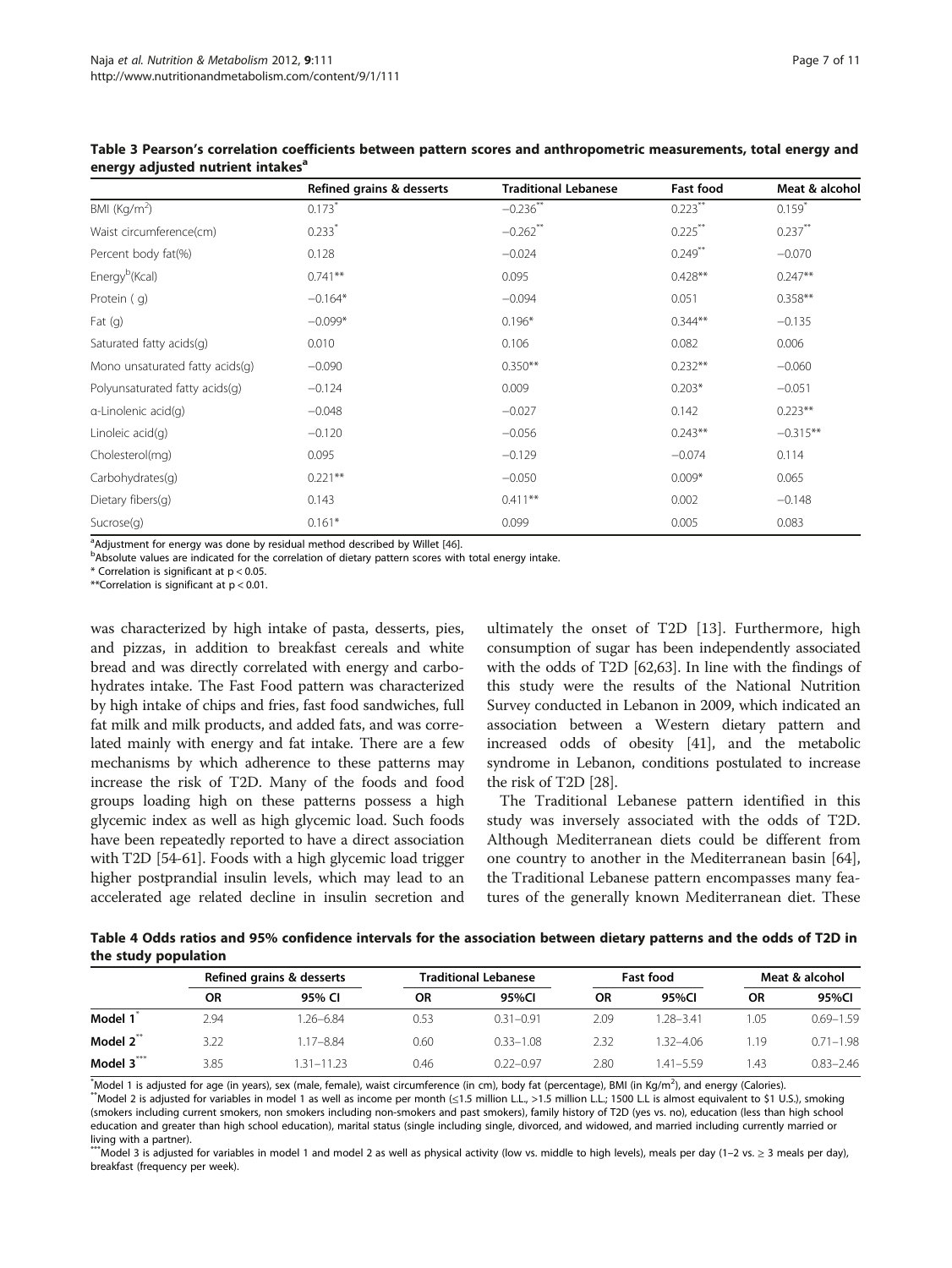features include consumption of fruits, vegetables, olives and olive oil, and whole bread [\[65](#page-9-0)]. Adherence to a Mediterranean diet has been repeatedly shown to exert a beneficial role regarding the development and progression of T2D [[29](#page-8-0)-[32,66\]](#page-9-0). Additionally, individual food groups and components of the diet, such as monounsaturated fatty acids, fruits, vegetables, and whole grain cereals may protect against the development of diabetes, possibly through the amelioration of insulin sensitivity and their anti-inflammatory actions [\[67\]](#page-9-0). A recent study among adults in rural Lebanon indicated that adherence to a Mediterranean diet, as assessed using the widely used Mediterranean diet score (MDS), is negatively associated with two of T2D known risk factors: obesity and visceral adiposity [\[68\]](#page-9-0).

Our results indicated that the Meat & Alcohol pattern did not show an association with the odds of T2D. This pattern included food groups that were shown to be associated with varying odds of T2D. For instance, frequent consumption of meat, in particular red meat, has been reported to increase the risk of diabetes in prospective studies [\[21](#page-8-0),[69,70\]](#page-9-0). Furthermore, recent evidence, though inconclusive, suggested that increased consumption of eggs may raise blood cholesterol concentrations and thereby increase the risk of T2D by impairing islet cell function [[71](#page-9-0)-[73](#page-9-0)]. On the other hand consumption of fish was shown to decrease the risk of the disease [[50\]](#page-9-0). N-3 fatty acids (including α-Linolenic acid found to be positively correlated with the scores of this pattern) have been suggested to have beneficial effects on health outcomes such as reduction in concentrations of inflammatory markers and improvement of insulin sensitivity [[74\]](#page-9-0). This inverse association between fish intake and the risk of T2D was challenged by a recent meta-analysis by Patel et al., which showed that lean fish, total fish, and shellfish intakes were not associated with incident diabetes but that fatty fish intake may be weakly inversely associated [[75](#page-9-0)]. Moderate alcohol consumption (1–3 drinks per day) has been shown to be associated with lower risk of diabetes [[76](#page-10-0)] and lower levels of pro inflammatory markers [\[77\]](#page-10-0). Hence the negative effects of meat and egg consumption on the odds of T2D could have been neutralized by the protective effect fish and moderate alcohol consumption might have had on the odds of the disease.

A few limitations should be considered when interpreting the findings of this study. The recall of past diet rises concerns regarding the possibility of recall bias among cases if their diet changed as a result of their diagnosis, or because they experienced symptoms as a result of the presence of subclinical disease before diagnosis. It is also possible that the dietary intake interview reflected changes due to medical advice. To minimize this recall bias, cases were constantly reminded to report on their dietary intake before diagnosis with T2D. Another limitation stems from the use of factor analysis in the derivation of the dietary patterns. This method involves many subjective decisions in selecting and grouping foods for analysis from the questionnaire, in determining the number of factors to retain, in choosing the method of rotation of the initial factors and in labeling dietary patterns according to their factor loadings [\[78](#page-10-0)]. To address the issue of subjectivity using factor analysis, the food groupings used in this study were similar to those reported by others in the region [[28,](#page-8-0)[33,34,41](#page-9-0)] and the selection of the factor solution was done after evaluating the scree plots and eigenvalues. It remains important to note that the food frequency questionnaire used in this study was not validated in our study population. The fact that the food frequency questionnaire was administered by a trained dietitian and not self-completed offers many advantages in that it does not require a literate population and results in consistent interpretations and higher response and completion rates, each of which may enhance the validity of the data [\[78,79\]](#page-10-0). Furthermore, any nondifferential measurement error of the diet is likely to have attenuated the associations that we have observed. Finally, although significant associations were found between the Refined Grains & Desserts, the Traditional Lebanese and the Fast Food patterns with the odds of T2D, the small sample size of this study might have lead to insufficient power to detect an association between the Meat & Alcohol pattern and the disease.

# Conclusion

This study provides insight to the association between dietary patterns and T2D, particularly among Lebanese adults, a currently understudied population. Our findings suggested that Refined Grains & Desserts and Fast Food dietary patterns were associated with increased odds of T2D while a Traditional Lebanese pattern was indirectly associated with the odds of the disease. Thus our results allow for evidence-based recommendations to limit the consumption of refined grains products, desserts, fast food sandwiches, French fries, and added fats as well as encouraging the consumption of a Traditional pattern based on fruits and vegetables. These recommendations lay grounds for planning intervention strategies that are culture based and in line with local dietary habits. The findings of this study are important not only in Lebanon but also in other countries of the Middle East region where such patterns are predominantly available.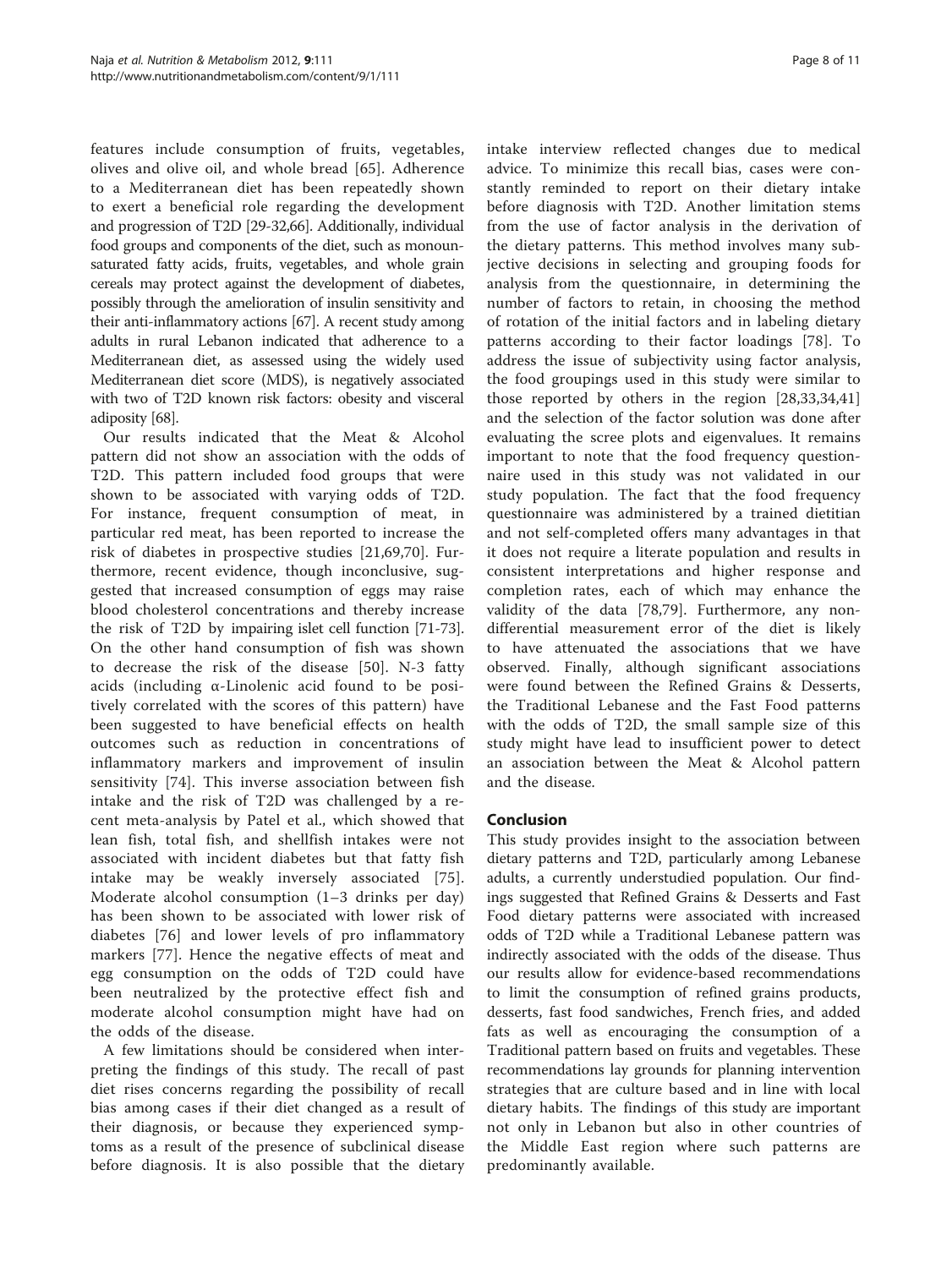# <span id="page-8-0"></span>Additional file

[Additional file 1:](http://www.biomedcentral.com/content/supplementary/1743-7075-9-111-S1.doc) Appendix A. Food groups used in the analysis of the dietary patterns.

#### **Abbreviations**

T2D: Type 2 Diabetes OR, Odds Ratio; CI: Confidence Interval; MENA: Middle East North Africa; FFQ: Food Frequency Questionnaire; BMI: Body Mass Index; BIA: Leg to leg bioelectric impedance; N4: N-squared Computing Nutritionist IV; PCFA: Principal component factor analysis; SD: Standard Deviation; SPSS: Statistical Package for the Social Sciences; r: Correlation coefficient.

#### Competing interests

The authors declare that they have no competing interests.

#### Authors' contributions

FN, as the principal investigator, was responsible for the concept and design of the study. NH supervised data collection and analysis. LI was responsible for the statistical evaluation of data. MS undertook the dietary assessment of study participants. SA participated in the statistical analysis and data interpretation. MNZ participated in the design of the study and supervision. LN played a central role in integrating the dietary and anthropometric results and acted as lead reviewer. All authors participated in the preparation of, and have approved the final version of the manuscript.

#### Acknowledgements

This study was supported by a grant from the American University of Beirut Research Board.

#### Author details

<sup>1</sup>Department of Nutrition and Food Sciences, Faculty of Agriculture and Food Sciences, American University of Beirut, P. O. Box 11–0236, Riad El-Solh, Beirut 1107-2020, Lebanon. <sup>2</sup>Department of Internal Medicine, American University of Beirut, P.O.Box 11–0236, Riad El-Solh, Beirut 1107-2020, Lebanon. <sup>3</sup>Members of the Public Health and Nutrition (PHAN) Research Group at the American University of Beirut, P.O.Box 11–0236, Riad El-Solh, Beirut 1107-2020, Lebanon.

#### Received: 22 May 2012 Accepted: 4 December 2012 Published: 27 December 2012

#### References

- 1. Boyle JP, Honeycutt AA, Narayan KM, Hoerger TJ, Geiss LS, Chen H, Thompson TJ: Projection of diabetes burden through 2050: impact of changing demography and disease prevalence in the U.S. Diabetes Care 2001, 24(11):1936–1940.
- 2. International Diabetes Federation ATLAS: 2010. [http://www.idf.org/](http://www.idf.org/diabetesatlas/) [diabetesatlas/.](http://www.idf.org/diabetesatlas/)
- 3. Sicree R, Shaw J: Type 2 diabetes: An epidemic or not, and why it is happening. Diabetes Metabolic Syndrome Clin Res Rev 2007, 1(2):75-81.
- 4. Show JE, Sicree RA, Zimmet PZ: Global estimates of the prevalence of diabetes for 2010 and 2030. Diabetes Res Clin Pract 2010, 87(3):4–14.
- 5. Sibai A, Nasreddine L, Mokdad AH, Adra N, Tabet M, Hwalla N: Nutrition transition and cardiovascular disease risk factors in Middle East and North Africa countries: reviewing the evidence. Ann Nutr Metab 2010, 57(3–4):193–203.
- 6. Hirbli KI, Jambeine MA, Slim HB, Barakat WM, Habis RJ, Francis ZM: Prevalence of diabetes in greater Beirut. Diabetes Care 2005, 28(5):1262.
- 7. Tohme RA, Jurjus AR, Estephan A: The prevalence of hypertension and its association with other cardiovascular disease risk factors in a representative sample of the Lebanese population. J Hum Hypertens 2005, 19(11):861–868.
- 8. International Diabetes Federation ATLAS. 5th edition. 2012 [http://www.idf.org/](http://www.idf.org/diabetesatlas/5e/the-global-burden) [diabetesatlas/5e/the-global-burden.](http://www.idf.org/diabetesatlas/5e/the-global-burden)
- Wild S, Roglic G, Green A, Sicree R, King H: Global prevalence of diabetes: estimates for the year 2000 and projections for 2030. Diabetes Care 2004, 27:1047–1053.
- 10. Alberti KG, Zimmet P, Shaw J: International Diabetes Federation: a consensus on Type 2 diabetes prevention. Diabet Med 2007, 24(5):451–463.
- 11. Hu EA, Pan A, Malik V, Sun Q: White rice consumption and risk of type 2 diabetes: meta-analysis and systematic review. BMJ 2012, 344:e1454.
- 12. Castañeda-González LM, Bacardí Gascón M, Jiménez Cruz A: Effects of low carbohydrate diets on weight and glycemic control among type 2 diabetes individuals: a systemic review of RCT greater than 12 weeks. Nutr Hosp 2011, 26(6):1270–1276.
- 13. Riccardi G, Rivellese AA, Giacco R: Role of glycemic index and glycemic load in the healthy state, in prediabetes, and in diabetes. Am J Clin Nutr 2008, 87(1):269S–274S. Review.
- 14. Jones JL, Fernandez ML, McIntosh MS, Najm W, Calle MC, Kalynych C, Vukich C, Barona J, Ackermann D, Kim JE, Kumar V, Lott M, Volek JS, Lerman RH: A Mediterranean-style low-glycemic-load diet improves variables of metabolic syndrome in women, and addition of a phytochemical-rich medical food enhances benefits on lipoprotein metabolism. J Clin Lipidol 2011, 5(3):188–196. Epub 2011 Mar 11. PubMed PMID: 21600524.
- 15. Salas-Salvadó J, Martinez-González MÁ, Bulló M, Ros E: The role of diet in the prevention of type 2 diabetes. Nutr Metab Cardiovasc Dis 2011, 21(Suppl 2):B32–B48.
- 16. Hu FB: Dietary pattern analysis a new direction in nutrition epidemiology. Curr Opin Lipidol 2002, 13(1):3–9.
- 17. Schulze MB, Hoffmann K, Manson JE, Willett WC, Meigs JB, Weikert C, Heidemann C, Colditz GA, Hu FB: Dietary pattern, inflammation, and incidence of type 2 diabetes in women. Am J Clin Nutr 2005a, 82(3):675–684. quiz 714–5.
- 18. Schulze MB, Hu FB: Primary prevention of diabetes: what can be done and how much can be prevented? Annu Rev Public Health 2005b, 26:445–467. Review.
- 19. Heidemann C, Hoffmann K, Spranger J, Klipstein-Grobusch K, Möhlig M, Pfeiffer AF, Boeing H: A dietary pattern protective against type 2 diabetes in the European Prospective Investigation into Cancer and Nutrition (EPIC)–Potsdam Study cohort. Diabetologia 2005, 48(6):1126–1134.
- 20. Hoffmann K, Zyriax BC, Boeing H, Windler E: A dietary pattern derived to explain biomarker variation is strongly associated with the risk of coronary artery disease. Am J Clin Nutr 2004, 80(3):633-640.
- 21. van Dam RM, Rimm EB, Willett WC, Stampfer MJ, Hu FB: Dietary patterns and risk for type 2 diabetes mellitus in U.S. men. Ann Intern Med 2002a, 136(3):201–209.
- 22. Liese AD, Weis KE, Schulz M, Tooze JA: Food intake patterns associated with incident type 2 diabetes: the Insulin Resistance Atherosclerosis Study. Diabetes Care 2009, 32(2):263–268.
- 23. Fung TT, Schulze M, Manson JE, Willett WC, Hu FB: Dietary patterns, meat intake, and the risk of type 2 diabetes in women. Arch Intern Med 2004, 164(20):2235–2240.
- 24. Montonen J, Knekt P, Härkänen T, Järvinen R, Heliövaara M, Aromaa A, Reunanen A: Dietary patterns and the incidence of type 2 diabetes. Am J Epidemiol 2005, 161(3):219–227.
- 25. Hodge AM, English DR, O'Dea K, Giles GG: Dietary patterns and diabetes incidence in the Melbourne Collaborative Cohort Study. Am J Epidemiol 2007, 165(6):603–610.
- 26. McNaughton SA, Mishra GD, Brunner EJ: Dietary patterns, insulin resistance, and incidence of type 2 diabetes in the Whitehall II Study. Diabetes Care 2008, 31(7):1343–1348. Epub 2008 Apr 4.
- 27. Hu FB, Malik VS: Sugar-sweetened beverages and risk of obesity and type 2 diabetes: epidemiologic evidence. Physiol Behav 2010, 100(1):47–54.
- 28. Naja F, Nasreddine L, Itani L, Adra N, Sibai AM, Hwalla N: Association between dietary patterns and the risk of metabolic syndrome among Lebanese adults. Eur J Nutr 2011, [Epub ahead of print].
- 29. InterAct Consortium, Romaguera D, Guevara M, Norat T, Lagenberg C, Forouhi NG, Sharp S, Slimani N, Schulze MB, Buijsse B, Buckland G, Molina-Montes E, Sánchez MJ, Moreno-Iribas MC, Bendinelli B, Grioni S, Van-der Schouw YT, Arriola L, Beulens JW, Boeing H, Clavel-Chapelon F, Cottet V, Crowe FL, de Lauzon-Guillan B, Franks PW, Gonzalez C, Hallmans G, Kaaks R, Key TJ, Khaw K, Nilsson P, Overvad K, Palla L, Palli D, Panico S, Quirós JR, Rolandsson O, Romieu I, Sacerdote C, Spijkerman AM, Teucher B, Tjonneland A, Tormo MJ, Tumino R, Van-der AD, Feskens EJ, Riboli E, Wareham NJ: Mediterranean diet and type 2 diabetes risk in the European Prospective Investigation into Cancer and Nutrition (EPIC) study: theInterAct project. Diabetes Care 2011, 34(9):1913-1918. Epub 2011 Jul 25. PubMed PMID: 21788627; PubMed Central PMCID: PMC3161259.
- 30. de Koning L, Chiuve SE, Fung TT, Willett WC, Rimm EB, Hu FB: Diet-quality scores and the risk of type 2 diabetes in men. Diabetes Care 2011,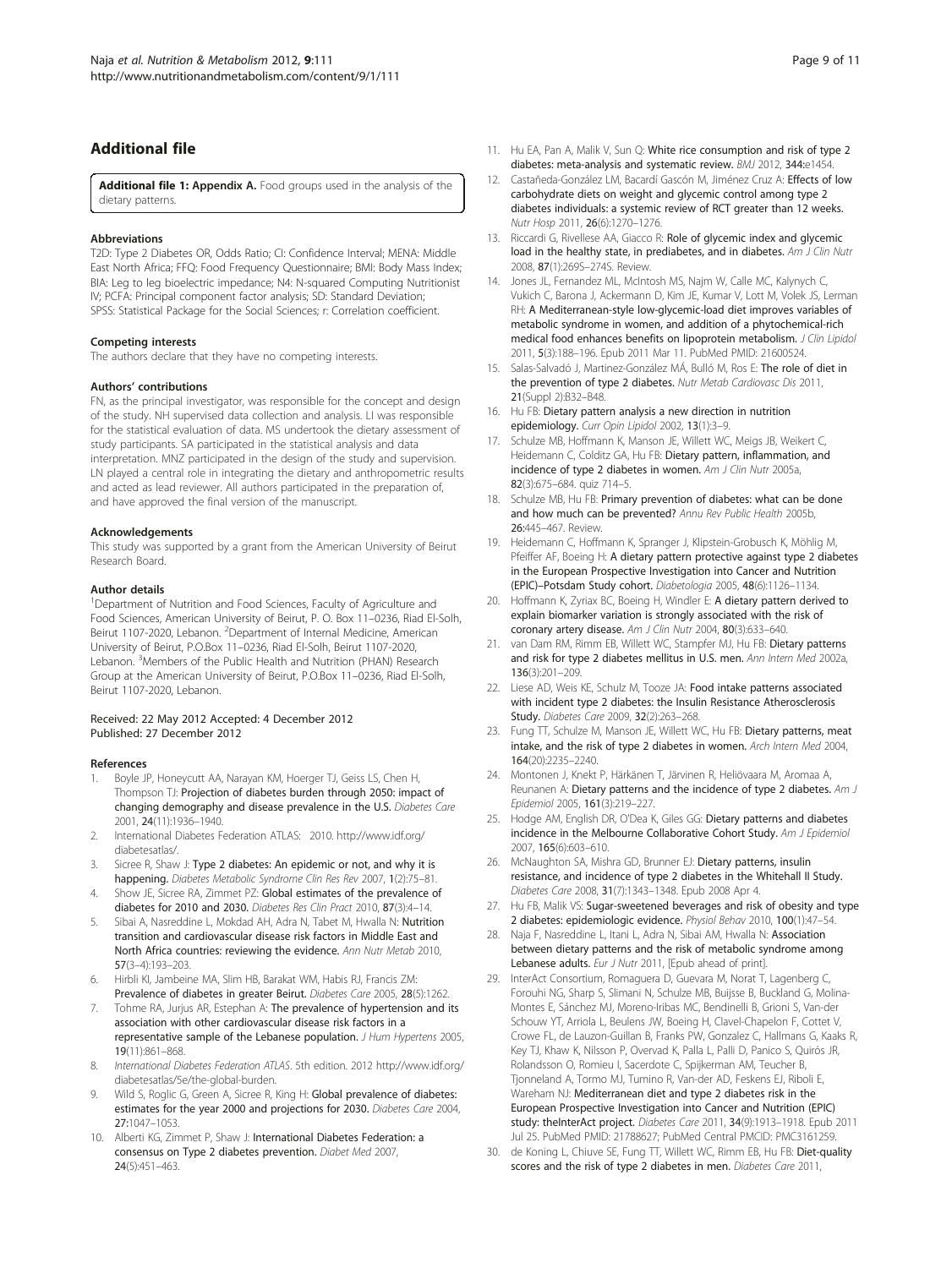<span id="page-9-0"></span>34(5):1150–1156. Epub 2011 Apr 4. PubMed PMID: 21464460; PubMed Central PMCID: PMC3114491.

- 31. Gouveri ET, Tzavara C, Drakopanagiotakis F, Tsaoussoglou M, Marakomichelakis GE, Tountas Y, Diamantopoulos EJ: Mediterranean diet and metabolic syndrome in an urban population: the Athens Study. Nutr Clin Pract 2011, 26(5):598–606.
- 32. de Lorgeril M: PREDIMED trial: Mediterranean diet may reduce the risk of type 2 diabetes. Evid Based Med 2011, 16(5):152-153. Epub 2011 May 8. PubMed PMID: 21555319.
- 33. Esmaillzadeh A, Kimiagar M, Mehrabi Y, Azadbakht L, Hu FB, Willett WC: Dietary patterns, insulin resistance, and prevalence of the metabolic syndrome in women. Am J Clin Nutr 2007, 85(3):910-918.
- 34. Amini M, Esmaillzadeh A, Shafaeizadeh S, Behrooz J, Zare M: Relationship between major dietary patterns and metabolic syndrome among individuals with impaired glucose tolerance. Nutrition 2010, 26(10):986–992.
- 35. Sibai AM, Zard C, Adra N, Baydoun M, Hwalla N: Variations in nutritional status of elderly men and women according to place of residence. Gerontology 2003, 49(4):215–224.
- 36. Cohen J: Statistical Power Analysis for the Behavioral Sciences. 2nd edition. Hillsdale, New Jersey: Erlbaum; 1988.
- 37. Cable A, Nieman DC, Austin M, Hogen E, Utter AC: Validity of leg-to-leg bioelectrical impedance measurement in males. J Sports Med Phys Fitness 2001, 41(3):411–414.
- 38. Civar S, Aktop A, Tercan E, Ozdol Y, Ozer K: Validity of leg-to-leg bioelectrical impedance measurement in highly active women. J Strength Cond Res 2006, 20(2):359–365.
- 39. Nasreddine L, Hwalla N, Sibai A, Hamzé M, Parent-Massin D: Food consumption patterns in an adult urban population in Beirut, Lebanon. Public Health Nutr 2006, 9(2):194–203.
- 40. Pellet PL: Shadarevian Sossy. Food Composition Tables for Use in the Middle East. 2nd edition. Beirut: American University of Beirut; 1970. Library of congress catalogue number:72–131226.
- 41. Naja F, Nasreddine L, Itani L, Chamieh MC, Adra N, Sibai AM, Hwalla N: Dietary patterns and their association with obesity and sociodemographic factors in a national sample of Lebanese adults. Public Health Nutr 2011, 14(9):1570–1578.
- 42. Dziuban CD, Shirkey E: When is a correlation matrix appropriate for factor analysis? Psychol Bull 1974, 81(6):358–361.
- 43. Making Sense of Factor Analysis: The Use of Factor Analysis for Instrument Development in Health Care Research. Calofirnia: Sage publications Inc; 2003.
- 44. Conway J, Huffcut A: A review and evaluation of exploratory factor analysis practices in organizational research. Org Res Methods 2003, 6(2):147–168.
- 45. Distefano C, Zhu M, Mindrila D: Understanding and using factor scores: considerations for the applied researcher. Practical Assess Res Eval 2009, 14(20):1–11.
- 46. Willett WC, Howe GR, Kushi LH: Adjustment for total energy intake in epidemiologic studies. Am J Clin Nutr 1997, 65(Suppl 4):1220S-1228S. discussion 1229S-1231S.
- 47. Kerver JM, Yang EJ, Bianchi L, Song WO: Dietary patterns associated with risk factors for cardiovascular disease in healthy US adults. Am J Clin Nutr 2003, 78(6):1103–1110.
- 48. Eilat-Adar S, Mete M, Fretts A, Fabsitz RR, Handeland V, Lee ET, Loria C, Xu J, Yeh J, Howard BV: Dietary patterns and their association with cardiovascular risk factors in a population undergoing lifestyle changes: The Strong Heart study. Nutr Metab Cardiovasc Dis 2012. [Epub ahead of print]
- 49. Paradis AM, Pérusse L, Vohl MC: Dietary patterns and associated lifestyles in individuals with and without familial history of obesity: a crosssectional study. Int J Behav Nutr Phys Act 2006, 3:38
- 50. Esposito K, Kastorini CM, Panagiotakos DB, Giugliano D: Prevention of type 2 diabetes by dietary patterns: a systematic review of prospective studies and meta-analysis. Metab Syndr Relat Disord 2010, 8(6):471–476.
- 51. Fung TT, Rimm EB, Spiegelman D, Rifai N, Tofler GH, Willett WC, Hu FB: Association between dietary patterns and plasma biomarkers of obesity and cardiovascular disease risk. Am J Clin Nutr 2001, 73(1):61-67.
- 52. Giovannucci E, Rimm EB, Liu Y, Willett W: Height, predictors of C-peptide and cancer risk in men. Int J Epidemiol 2004, 33:217-225. doi:[0.1093/ije/](http://dx.doi.org/0.1093/ije/dyh020) [dyh020.](http://dx.doi.org/0.1093/ije/dyh020)
- 53. Malik VS, Fung TT, van Dam RM, Rimm EB, Rosner B, Hu FB: Dietary patterns during adolescence and risk of type 2 diabetes in middle-aged women. Diabetes Care 2012, 35(1):12–18.
- 54. Sluijs I, Van der Schouw YT, DL VdA, Spijkerman AM, Hu FB, Grobbee DE, Beulens JW: Carbohydrate quantity and quality and risk of type 2 diabetes in the European Prospective Investigation into Cancer and Nutrition-Netherlands (EPIC-NL) study. Am J Clin Nutr 2010, 92(4):905–911.
- 55. Salmeron J, Manson JE, Stampfer MJ, Colditz GA, Wing AL, Willett WC: Dietary fiber, glycemic load, and risk of non-insulin-dependent diabetes mellitus in women. JAMA 1997, 277:472–477.
- Hodge AM, English DR, O'Dea K, Giles GG: Glycemic index and dietary fiber and the risk of type 2 diabetes. Diabetes Care 2004, 27:2701–2706.
- 57. Hu FB, Manson JE, Stampfer MJ, Colditz G, Liu S, Solomon CG, Willett WC: Diet, lifestyle, and the risk of type 2 diabetes mellitus in women. N Engl J Med 2001, 345:790–797.
- 58. Krishnan S, Rosenberg L, Singer M, Hu FB, Djoussé L, Cupples LA, Palmer JR: Glycemic index, glycemic load, and cereal fiber intake and risk of type 2 diabetes in US black women. Arch Intern Med 2007, 167:2304–2309.
- 59. Salmerón J, Ascherio A, Rimm EB, Colditz GA, Spiegelman D, Jenkins DJ, Stampfer MJ, Wing AL, Willett WC: Dietary fiber, glycemic load, and risk of NIDDM in men. Diabetes Care 1997, 20:545–550.
- Schulze MB, Liu S, Rimm EB, Manson JE, Willett WC, Hu FB: Glycemic index, glycemic load, and dietary fiber intake and incidence of type 2 diabetes in younger and middle-aged women. Am J Clin Nutr 2004, 80:348-356.
- 61. Villegas R, Liu S, Gao YT, Yang G, Li H, Zheng W, Shu XO: Prospective study of dietary carbohydrates, glycemic index, glycemic load, and incidence of type 2 diabetes mellitus in middle-aged Chinese women. Arch Intern Med 2007, 167:2310–2316.
- 62. Elliott SS, Keim NL, Stern JS, Teff K, Havel PJ: Fructose, weight gain, and the insulin resistance syndrome. Am J Clin Nutr 2002, 76(5):911–922.
- 63. de Koning L, Malik VS, Rimm EB, Willett WC, Hu FB: Sugar-sweetened and artificially sweetened beverage consumption and risk of type 2 diabetes in men. Am J Clin Nutr 2011, 93(6):1321–1327.
- 64. Kastorini CM, Panagiotakos DB: Mediterranean diet and diabetes prevention: Myth or fact? World J Diabetes 2010, 1(3):65-67.
- 65. Dontas AS, Zerefos NS, Panagiotakos DB, Vlachou C, Valis DA: Mediterranean diet and prevention of coronary heart disease in the elderly. Clin Interv Aging 2007, 2:109-115.
- 66. Moïse MM, Benjamin LM, Doris TM, Dalida KN, Augustin NO: Role of Mediterranean diet, tropical vegetables rich in antioxidants, and sunlight exposure in blindness, cataract and glaucoma among African type 2 diabetics. Int J Ophthalmol 2012, 5(2):231–237.
- 67. Kastorini CM, Panagiotakos DB: Dietary patterns and prevention of type 2 diabetes: from research to clinical practice; a systematic review. Curr Diabetes Rev 2009, 5(4):221–227.
- 68. Issa C, Darmon N, Salameh P, Maillot M, Batal M, Lairon D: A Mediterranean diet pattern with low consumption of liquid sweets and refined cereals is negatively associated with adiposity in adults from rural Lebanon. Int J Obes (Lond) 2011, 35(2):251–258.
- Meyer KA, Kushi LH, Jacobs DR Jr, Folsom AR: Dietary fat and incidence of type 2 diabetes in older Iowa women. Diabetes Care 2001, 24(9):1528–1535.
- 70. Song Y, Manson JE, Buring JE, Liu S: A prospective study of red meat consumption and type 2 diabetes in middle-aged and elderly women: the women's health study. Diabetes Care 2004, 27(9):2108–2115.
- 71. Brunham LR, Kruit JK, Verchere CB, Hayden MR: Cholesterol in islet dysfunction and type 2 diabetes. J Clin Invest 2008, 118:403e8
- 72. Radzevičienė L, Ostrauskas R: Egg consumption and the risk of type 2 diabetes mellitus: a case–control study. Public Health Nutr 2012, 15(8):1437–1441.
- 73. Djoussé L, Gaziano JM, Buring JE, Lee IM: Egg consumption and risk of type 2 diabetes in men and women. Diabetes Care 2009, 32(2):295–300.
- 74. Meydani M: A Mediterranean-style diet and metabolic syndrome. Nutr Rev 2005, 63(9):312–314.
- 75. Patel PS, Forouhi NG, Kuijsten A, Schulze MB, Van Woudenbergh GJ, Ardanaz E, Amiano P, Arriola L, Balkau B, Barricarte A, Beulens JW, Boeing H, Buijsse B, Crowe FL, De Lauzon-Guillan B, Fagherazzi G, Franks PW, Gonzalez C, Grioni S, Halkjaer J, Huerta JM, Key TJ, Kühn T, Masala G, Nilsson P, Overvad K, Panico S, Quirós JR, Rolandsson O, Sacerdote C, Sánchez MJ, Schmidt EB, Slimani N, Spijkerman AM, Teucher B, Tjonneland A, Tormo MJ, Tumino R, Van-der ADL, Van-der Schouw YT, Sharp SJ, Langenberg C,